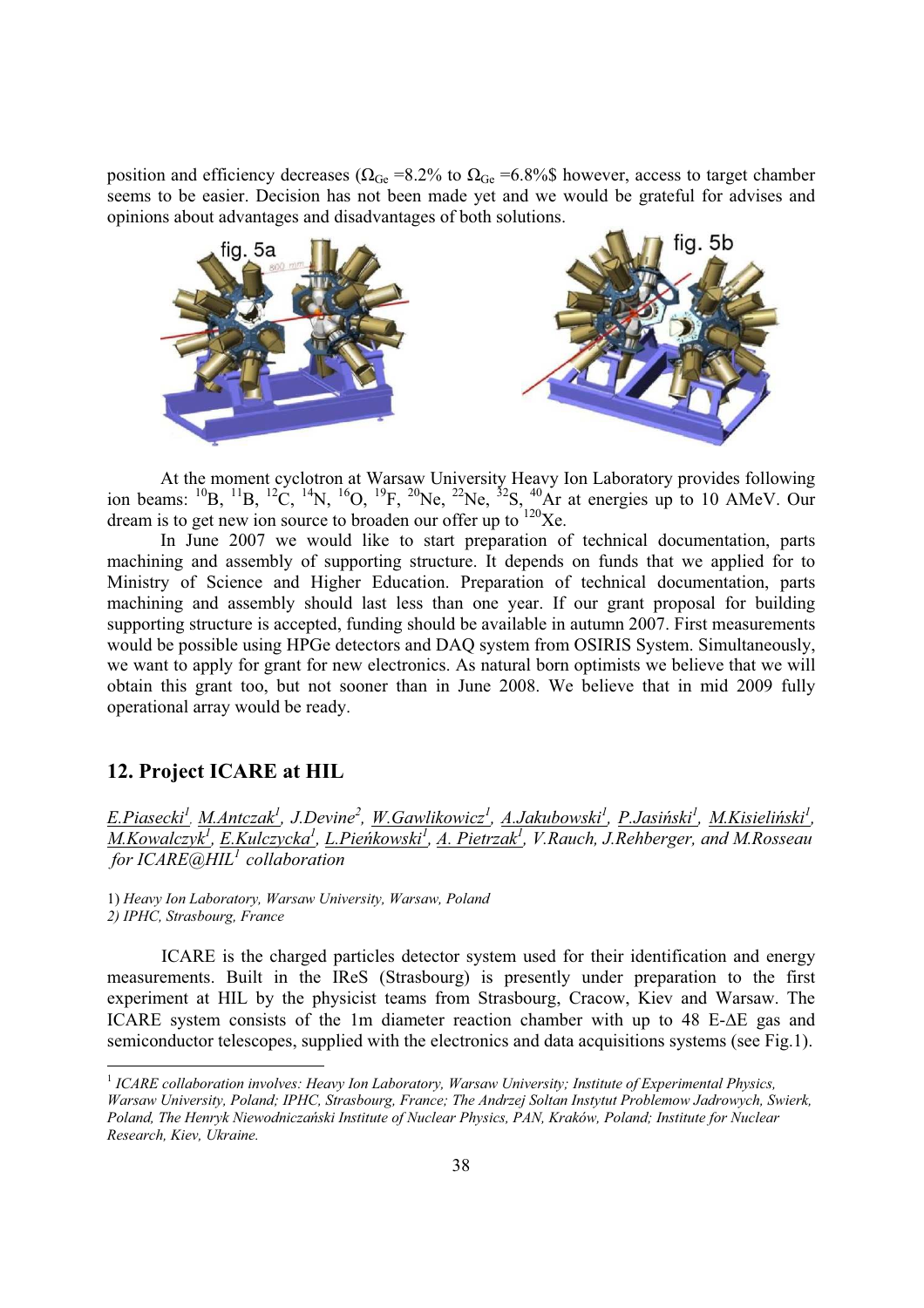

Fig.1 External view of the ICARE reaction chamber with vacuum and gas system.

The detectors can be mounted in any configuration preferred by users, using internal mounts. The self-supporting target holder allows to use up to 6 different targets. It can be remotely operated without necessity of opening the reaction chamber. The detector system layout is presented in Fig.2.



Fig. 2. Telescopes mounted inside the ICARE reaction chamber

An example of particle identification obtained in one of the telescopes during the recent in-beam test is shown in Fig. 3.